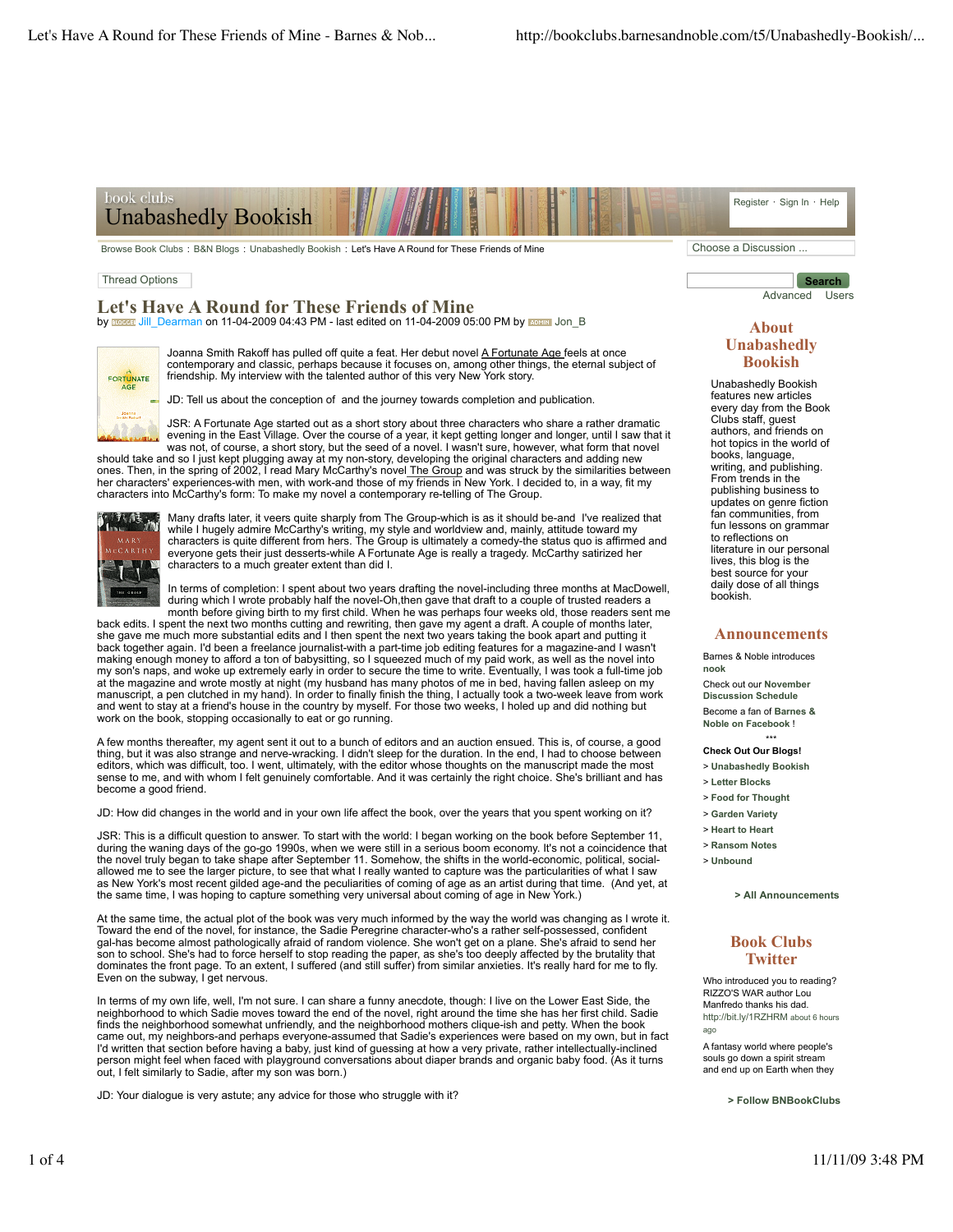JSR: Thank you! I love writing dialogue.

I did a lot of theater work when I was younger-and I still see plays as often as I can-so this may be why dialogue comes naturally to me, at this point in life. For those to whom it doesn't, I'd say the best thing you can do is read your work aloud. Read it as you're writing, as you're revising, as you're cutting. If the dialogue doesn't sound natural to you when you read aloud, it's not going to read as natural on the page. And seriously think about contractions. This is a minor obsession of mine. So much fiction that fails on the dialogue front does so, in part, because the writer has some misplaced idea about characters speak "correctly" rather than naturally, and, thus, makes an Evanston teenager say, "It is going to rain" rather than "It's going to rain.

JD: What writers have influenced you the most and how?

JSR: I've been very affected by comedies of manners, so writers like Dawn Powell, Edith Wharton, and E.M. Forster. George Eliot also loosely falls into this category, for me. From such writers, I learned much of my approach to narration, which is basically a high, all-knowing ominiscient narrator who deeply penetrates the psyches of the characters (but still has a bit of fun with them). Some more contemporary writers who have affected me similarly: Alison Lurie, Thomas Pynchon, Diane Johnson. JD: Anything you'd like to share about your next project?

JSR:My next novel is another big, sprawling thing, about a trio of siblings, the children of an ailing neocon artist and critic, all of them wrestling with the hold their parents have over them. The main plot, right now, has to do with the younger daughter, who goes to North Africa with the Peace Corps and gets involved with a Marxist insurgent group. No good comes of this, of course, and her brother, in Germany on a fellowship (discovering some dark spots in their father's past), ultimately comes to her rescue. The third sibling leaves her husband and goes home to live with their parents. No good comes of this either. But as I said, I'm still in the early stages. Much research to do.

JD: How has your work as an editor influenced how you write and how you self-edit?

JSR: Working as an editor-particularly in the intensive way I did while writing the novel-was invaluable, as it really allowed me to gain a bit of perspective on my work. A journalistic story or essay is, of course, different from fiction. But it's still a story and I found that the more I edited magazine pieces, the easier it was for me to shape the novel and the various small stories within it. It became very easy to say, "This is an interesting detail but not necessarily crucial<br>to the larger story." Every writer, I think, should work as an editor at some point.



Writers take note! For more thoughts on craft check out my new book, Bang the Keys, and stop by the salon at:http://www.bangthekeys.com

All Users' Tags: Edith\_Wharton Jill\_Dearman Joanna\_Smith Mary\_McCarthy Rakoff View All (5) Categories: writer to writer

| Permalink       | <b>BOOKMARK</b><br>п                           |  |
|-----------------|------------------------------------------------|--|
|                 | « Back to Blog « Newer Article Older Article » |  |
| <b>Comments</b> |                                                |  |
|                 |                                                |  |

by Vermontcozy on 11-05-2009 04:46 PM **Development** of the state of the state of the options of the state of the state of the state of the state of the state of the state of the state of the state of the state of the state

Welcome back Joanna...Happy to read a bit more about your life and what you are up to..A New Book,how exciting..will keep an eye out for it."A Fortunate Age' was so insightful for me,looking at a slice of my life.Greetings from Vermont, Vtc...

| Permalink |                                                |  |
|-----------|------------------------------------------------|--|
|           |                                                |  |
|           | « Back to Blog « Newer Article Older Article » |  |

**You must be a registered user to add a comment on this article. If you've already registered, please log in. If you haven't registered yet, please register and log in.**

die. Sound familiar? http://bit.ly /4FuJdG about 23 hours ago

Stop by and chat with Debbie Macomber. http://bit.lv/sqTVQ 1 day ago

# **Top Laureled Posts**

| <b>Mapping Banned</b><br>Books <sup>®</sup>                       | 14 |
|-------------------------------------------------------------------|----|
| <b>Re: Should Art be</b><br>Prohibited? Or, Will<br>The Adventu ® | 11 |
| Let's split! Infinitive<br>s. that is, $%$                        | 10 |
| Let's Get Serial ®                                                | 10 |
| The Appeal of Old<br>Maps ® <del>A</del>                          | 10 |

View All

### **Latest Articles**

New Kids' Book About "The Greatest" Floats Like a Butterfly and Stings Like a Bee Hyphen-ate your brain? Hyphens and Meaning: Part I...

"To Babylon myself there" Authors Plan, Cover Gods Laugh First Lines are Like First Dates

I'm Buying this Book for a Friend...

People of Earth! Don't Panic! The Hitchhiker's Gui...

The Great Mortality and the Specter of Popular His... The Sexual Convolution Reading as Self Defense

## **Latest Comments**

**REMOD** Melissa\_W on: "To Babylon myself there' PrincessBumblebee on: Authors Plan, Cover Gods Laugh

R-MOD Melissa\_W on: First Lines are Like First Dates **BLOODER** LisaSteinke on: I'm Buying this Book for a Friend...

**paulgoatallen on:** People of Earth! Don't Panic! The Hitchhiker's Gui...

**REMOD** Melissa W on: The Great Mortality and the Specter of Popular His...

PrincessBumblebee on: The Sexual Convolution

**KathyS** on: Reading as Self Defense

Vermontcozy on: Let's Have A Round for These Friends of Mine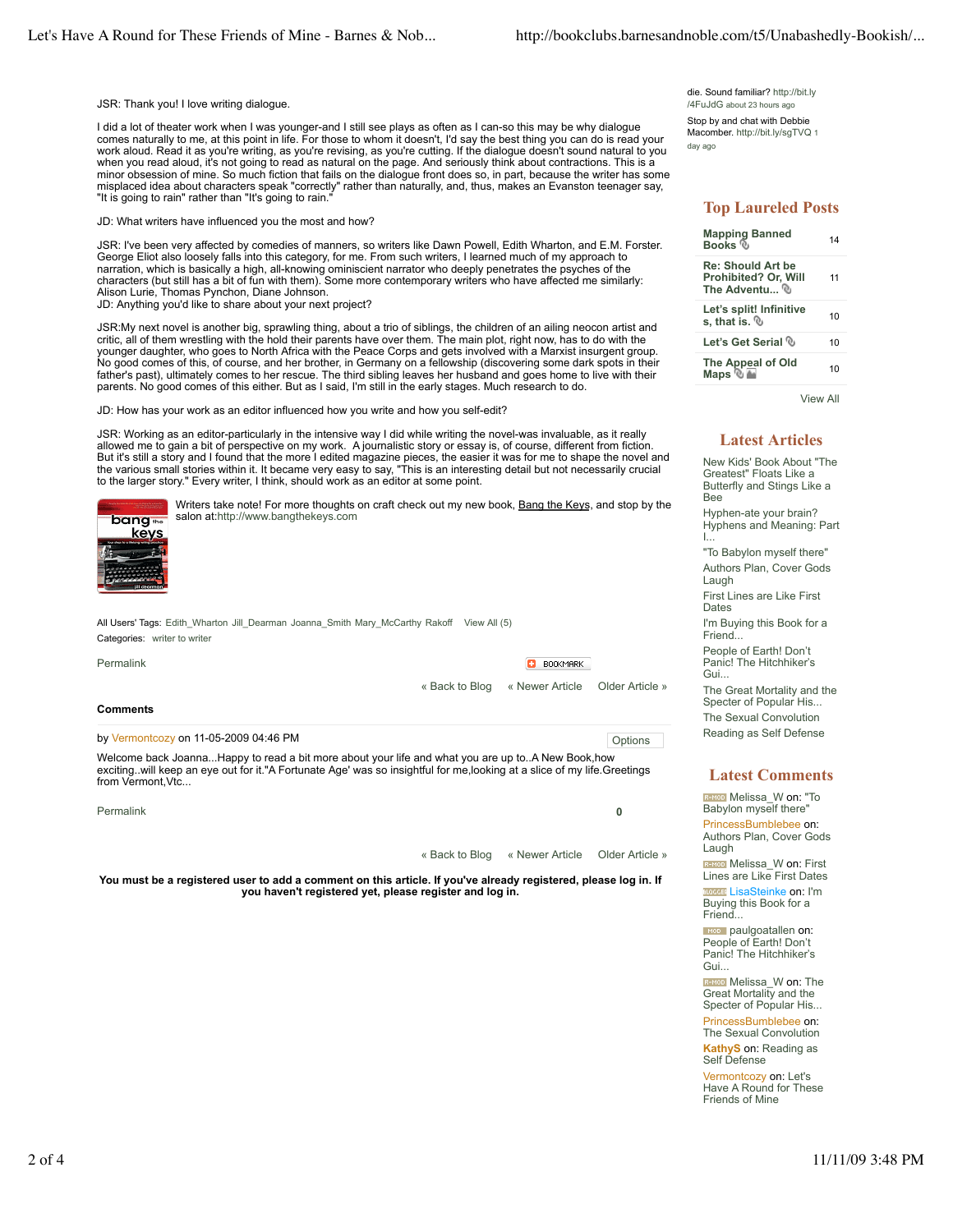LizFenton on: My Own Mr. **Right** 

## **Categories**

article (1) book explorers (2) caption the cover (3) current events (14) current events news (1) decoding the lost symbol (9) fantasy and science fiction (1) for what it's worth (17) guest author (9) historical fiction (1) history (8) history and historical fiction (2) internet (1) literary history (31) literature & life (30) max syntax (27) modern and future english (4) news (4) pop culture (1) romance (30) romance fiction (27) Science (1) science fiction & fantasy (29) science fiction and fantasy (1) sports (1) tagged (1) tagged! (8) the friday five (9) the reader's advocate (16) the readers' advoacte (1) the readers' advocate (25) writer to writer (21)

# **Archives**

November 2009 October 2009 September 2009 August 2009 July 2009 June 2009 May 2009 April 2009 View Complete Archives

Advertisement